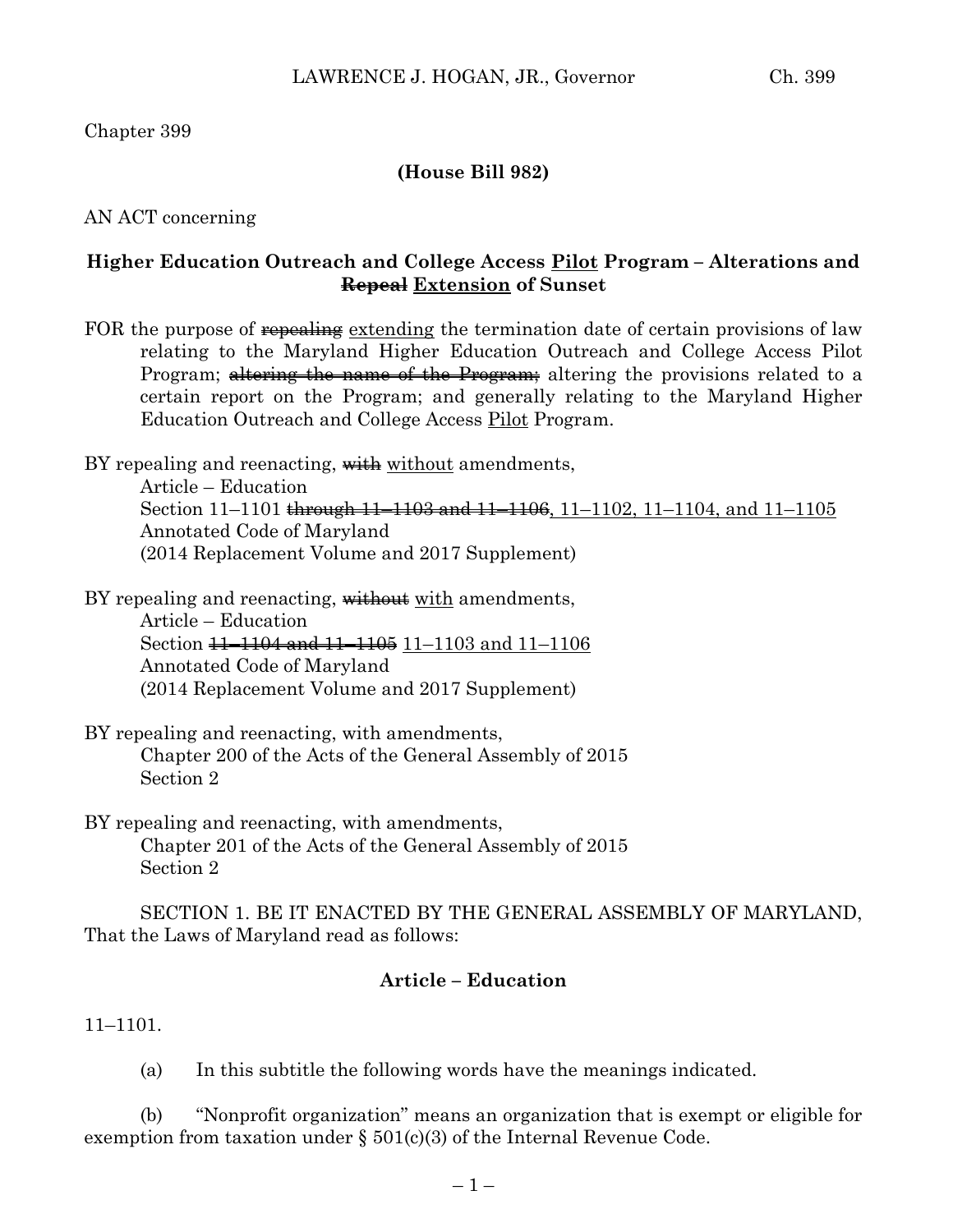(c) "Program" means the Maryland Higher Education Outreach and College Access **[**Pilot**]** Program.

11–1102.

There is a Maryland Higher Education Outreach and College Access **[**Pilot**]** Program.

11–1103.

The purposes of the Program are to:

(1) Encourage low–income Maryland high school students to attend and complete college;

(2) Connect potential college and university students with nonprofit organizations that have a history of successful higher education outcomes for targeted youth;

(3) Create an equal matching fund for nonprofit organizations to access in order to increase college outreach services to low–income students; **AND**

(4) Provide funding for nonprofit organizations that are already established in communities to provide targeted outreach to encourage low–income students to enroll in college**[**; and

(5) Establish a 2–year **5–YEAR** pilot program to determine if the Program can lead to an increase in low–income students attending and succeeding in college**]**.

11–1104.

(a) The Commission shall administer the Program.

(b) To carry out the purposes of the Program, the Commission shall:

(1) Establish a grant program to be published on the Commission's Web site through which nonprofit organizations may learn about eligibility, application, and compliance requirements and apply for funding as provided under this subtitle;

(2) Develop application requirements and review and approve applications;

(3) Develop a process for verifying that matching funds are available; and

(4) Allocate funding to approved nonprofit organizations on a competitive

basis.

11–1105.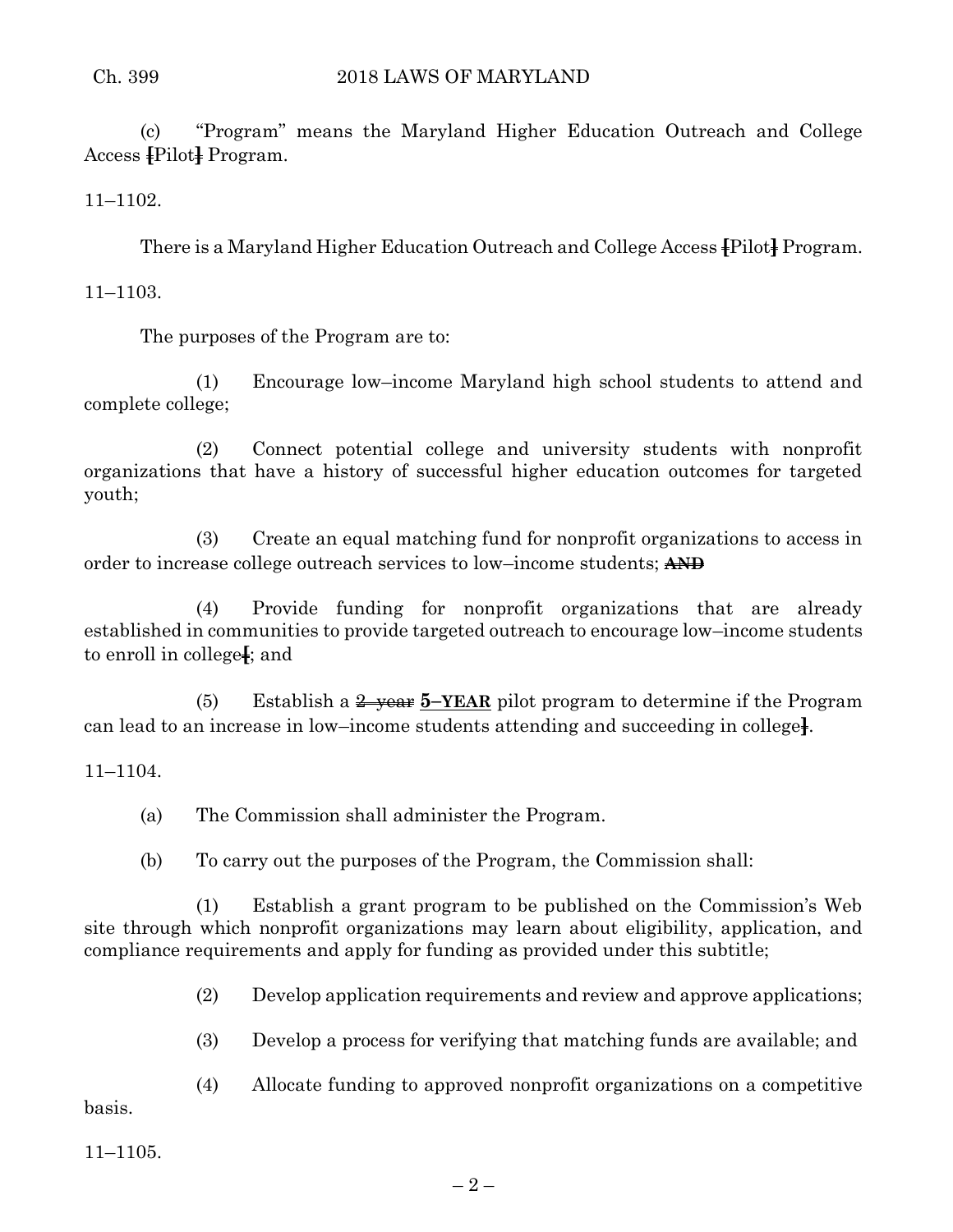(a) To be eligible for participation in the Program, a nonprofit organization shall:

(1) Be located in the State;

(2) Have a contract or memorandum of understanding with a local school system or an institution of higher education or must establish one if one does not exist; and

(3) Demonstrate an equal match for funds requested.

(b) A nonprofit organization that receives funding through the Program shall:

- (1) Submit data on outreach programs;
- (2) Track student progress through the higher education system; and

(3) Submit annual reports to the Commission on or before October 1 following the fiscal year in which funds were received.

11–1106.

(a) The Commission shall prepare **[**a**] AN ANNUAL** report on the Program that includes:

(1) A summary of the reports received **FROM THE PARTICIPATING NONPROFIT ORGANIZATIONS** regarding the Program;

(2) The amount of funds distributed each fiscal year;  $\theta$  and

# **(3) INFORMATION REGARDING THE EFFECTIVENESS OF THE PROGRAM, INCLUDING WHETHER STUDENTS MATRICULATE AND REMAIN CONTINUOUSLY ENROLLED IN HIGHER EDUCATION AS A RESULT OF THE PROGRAM; AND**

(3) **(4)** If an eligible wait list exists, the number of nonprofit organizations on the wait list.

(b) On or before December 1**[**, 2017, and December 1, 2018**] EACH YEAR IN 2017 THROUGH 2021**, the Commission shall submit a copy of the report required under subsection (a) of this section to the General Assembly, in accordance with § 2–1246 of the State Government Article.

### **Chapter 200 of the Acts of 2015**

SECTION 2. AND BE IT FURTHER ENACTED, That this Act shall take effect October 1, 2015. **[**It shall remain effective for a period of 4 7 years and, at the end of